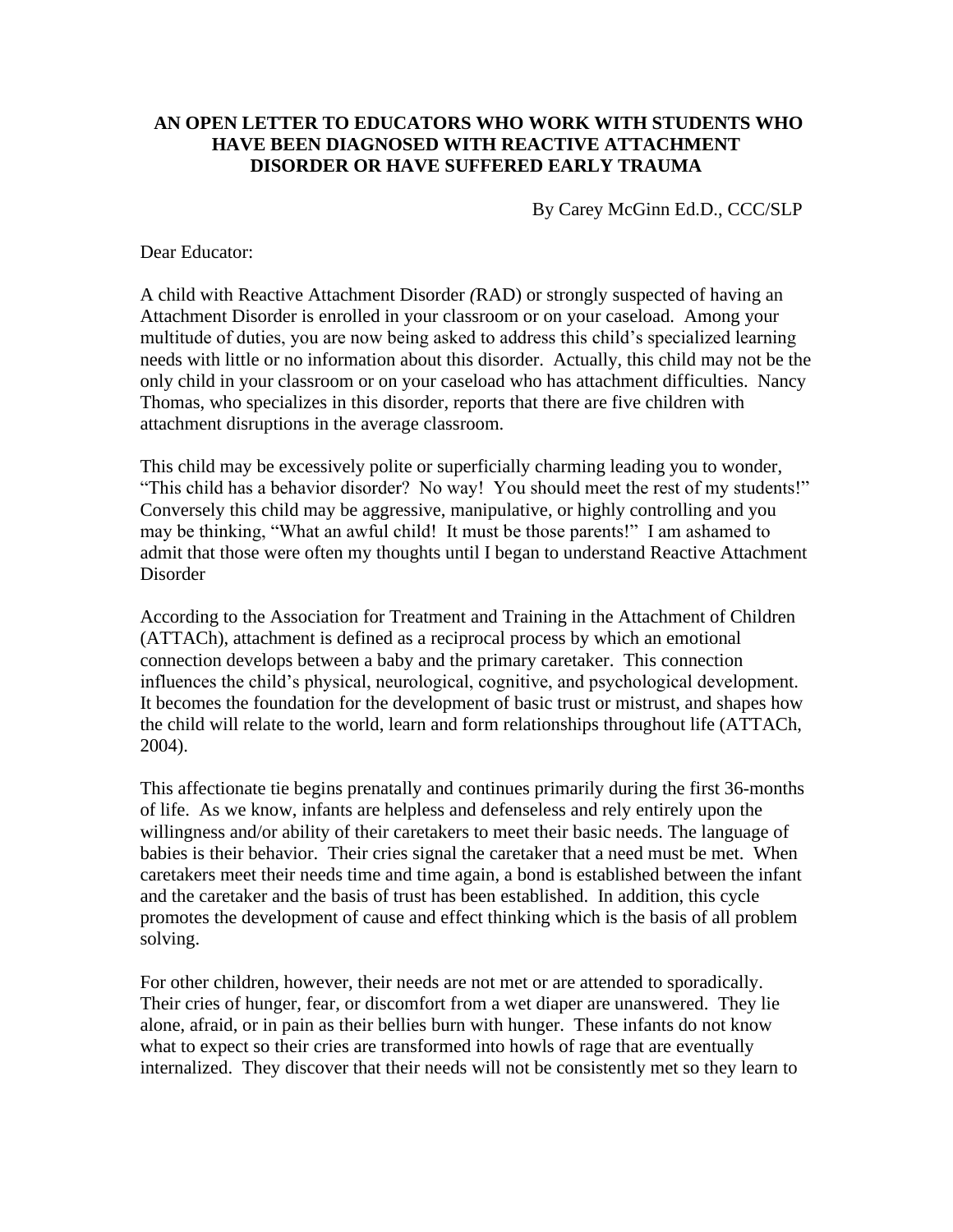trust no one to remain safe. And how capable is an infant of keeping himself/herself safe?

Emotional and behavioral regulation is learned in the caretaker's arms. When babies cry, caretakers soothe them through rocking, singing, touching, and loving eye gaze. This helps infants to self-sooth and cope with strong emotions such as rage. Babies who are not held or comforted when they are distressed do not learn to cope with strong emotions. For this reason, many children with Reactive Attachment Disorder have difficulty regulating their emotions and therefore their behavior.

This internalized rage becomes problematic during the second year of life when toddlers need to cope with and accept limit setting. Their fear, rage, and distrust are so great that they explode when someone sets a limit with the word "No". They believe that this person is standing in the way of their personal safety or trying to control them, so they react with a "fight, flight, or freeze" response. They perceive this interaction as a threat to their safety and they will maintain their safety at *all costs*. They truly believe that they will die if they are not in control of interactions with others.

Children with Reactive Attachment Disorder appear to be "bad" or "spoiled", but in truth they are deeply hurt, afraid, and lonely. These children are resilient survivors. As babies, they have survived horrific events that would have traumatized the majority of adults. They continue to use the strategies that enabled them to cope with these traumatic events, however; these strategies are no longer effective.

According to Nancy Thomas (2004), children with Reactive Attachment Disorder require educators who are "loving leaders", teachers who combine the best from Arnold Schwarzenegger and "grandma". They need tight structure and firm limit setting that is provided by an empathetic adult who models "supercharged" expectations for their learning.

In order for children with Reactive Attachment Disorder to learn in school and grow into responsible adults with consciences, it is vital that all those who interact with them work as a collaborative Team. Children who do not feel safe in school will take it out on their parents though aggressive acts of violence or passive acts of resistance. In other cases, children will run away from home, abuse drugs, and/or adoptions will disrupt. Educators play an important role in the healing of children with Reactive Attachment Disorder.

## **COMMON CAUSES OF ATTACHMENT DISORDERS**

(Thomas, 2004)

- 1. Maternal ambivalence
- 2. Inutero trauma, e.g., maternal stress, ingestion of drugs or alcohol
- 3. Physical, sexual, or emotional abuse
- 4. Neglect
- 5. Maternal separation, e.g., death, hospitalization
- 6. Illness or pain that cannot be alleviated by the caretaker e.g., ear infections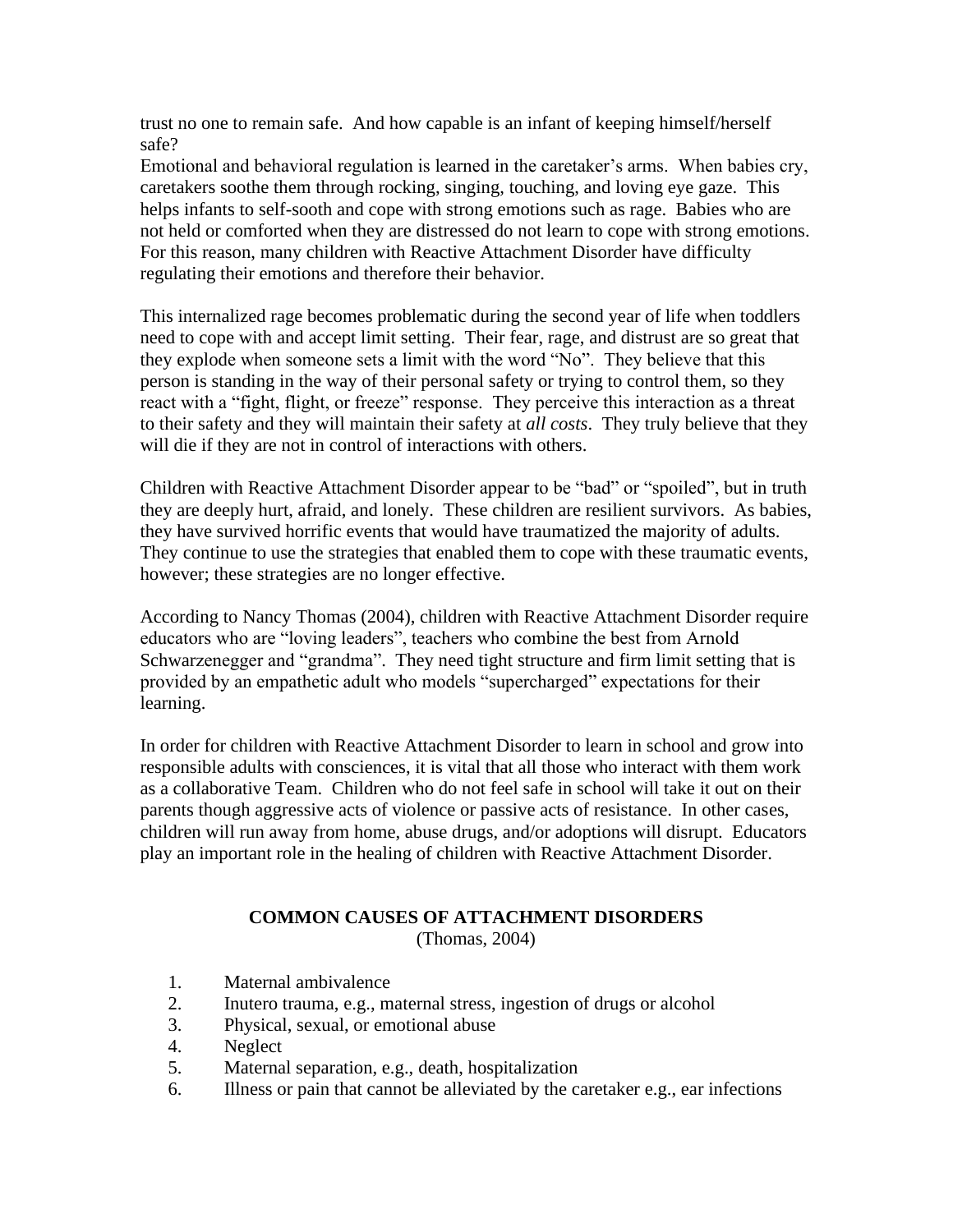- 7. Inadequate or inconsistent care, e.g., lack of nurturing rocking, holding
- 8. Maternal depression
- 9. Inadequate daycare
- 10. Frequent moves and/or placement, e.g., foster care, changes of caretaker within the family
- 11. Neurological difficulties that interfere with the ability to receive nurturing, e.g., inutero exposure to crack cocaine

# **ATTACHMENT DISORDER SYMPTOMS IN CHILDREN** (Thomas, 2004)

- 1. Superficially engaging and charming
- 2. Lack of eye contact on parents' terms
- 3. Indiscriminately affectionate with strangers
- 4. Not affectionate on parents' terms (not cuddly)
- 5. Destructive to self, others, and material things (includes being accident prone)
- 6. Cruelty to animals
- 7. Lying about obvious things
- 8. Stealing
- 9. No impulse controls (frequently acts hyperactive)
- 10. Learning lags
- 11. Lack of cause and effect thinking
- 12. Lack of conscience
- 13. Abnormal eating patterns
- 14. Poor peer relationships
- 15. Preoccupation with fire
- 16. Preoccupation with blood and gore
- 17. Persistent nonsense questions and chatter
- 18. Inappropriately demanding and clingy
- 19. Abnormal speech patterns
- 20. Triangulation of adults
- 21. False allegations of abuse
- 22. Presumptive entitlement issues
- 23. Parents appear hostile and angry

### **CLASSROOM/THERAPEUTIC ACCOMODATIONS FOR CHILDREN DIAGNOSED WITH REACTIVE ATTACHMENT DISORDER** (McGinn, 2004)

(Adapted from the Attachment Institute of New England; Foster Cline, Charles Fay & Jim Fay; Martha Kearsley; Greg Keck; Elizabeth Randolph; Linda Ann Smith; Lawrence C. Smith & Nancy Thomas)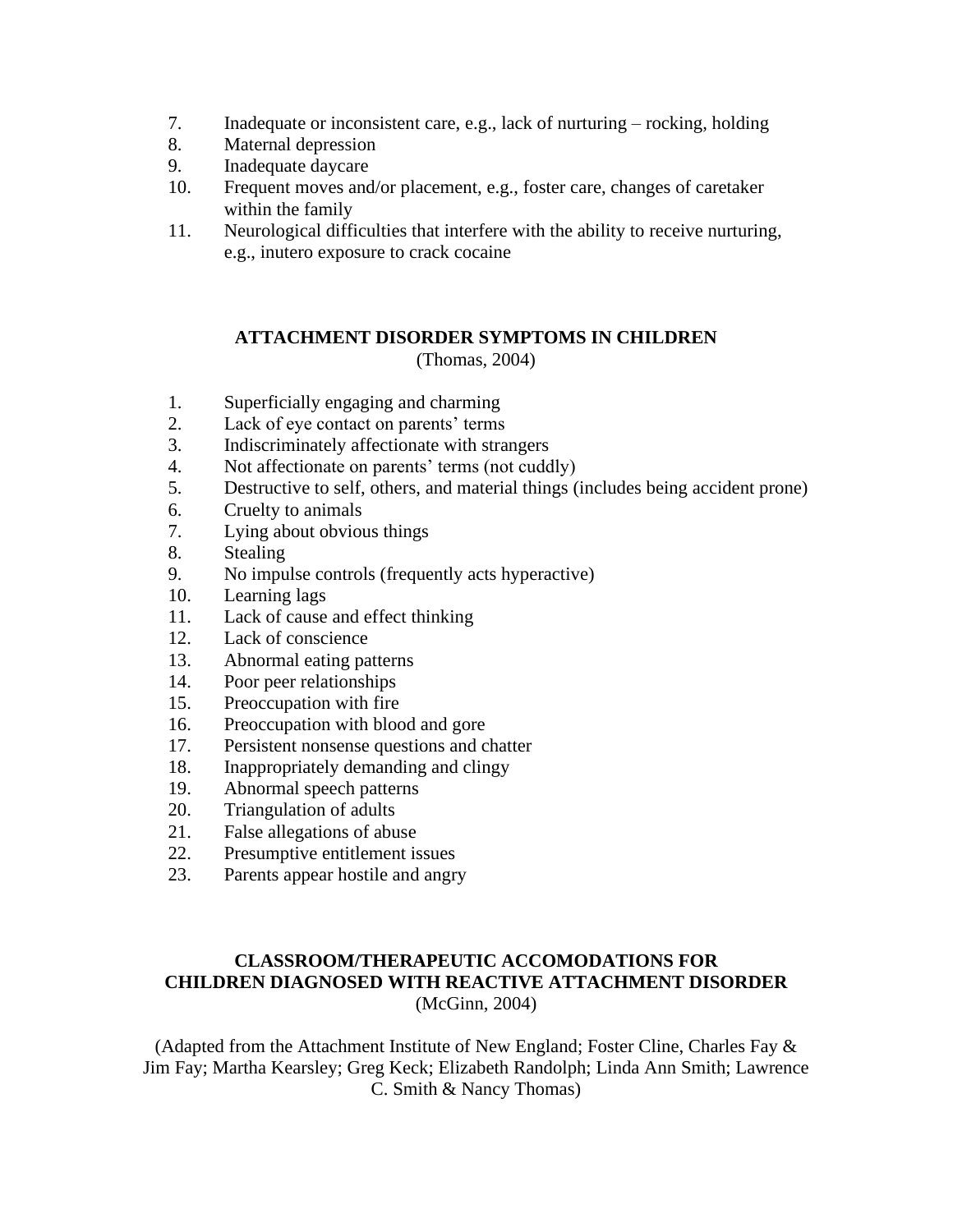It takes a Team to educate and heal a child with Reactive Attachment Disorder. All children with special needs require a coordinated and collaborative Team effort. Because children with Reactive Attachment Disorder have experienced severe trauma in the first 36-months of life, they believe that they must control all aspects of their life or that they will literally die. A Team effort is therefore **VITAL** so that the child with Reactive Attachment Disorder feels safe enough to learn. Many of the strategies that work with children with Reactive Attachment Disorder are counterintuitive and in direct contradiction to behavioral interventions practiced by many educators.

Thirty-three specialists in the field of mental health recently completed a research study that found that a failure to attach to a significant adult and therefore to connect to others is at the root of all mental health disorders (please see [www.americanvalues.org/htm1.gardwired.htm1](http://www.americanvalues.org/htm1.gardwired.htm1) for the Executive Summary of their report). This leads to the logical conclusion that the strategies recommended for children with Reactive Attachment Disorder will be effective with all children with mental health disorders (as defined by DSM-IV).

**It cannot be emphasized enough that these strategies should be applied with empathy and NEVER ANGER. The goal is to return the units of responsibility back to the student, not to punish him/her. Remain calm, smile sweetly, and gaze kindly into the student's eyes while envisioning the scared, hurt, and lonely very young child inside. Good luck!**

**Educators need to take good care of themselves.** It is estimated that the average classroom has five children with some type of attachment disorder (Thomas, 2004). Working with children with attachment issues can be a challenging and exhausting endeavor. Educators need to establish a network of allies who can serve as sounding boards for their daily encounter with these students (Thomas, 1999). Teachers should not take the student's behavior or statements personally (Smith, 2000). This will probably take some practice as these children typically are able to push "buttons" that most adults never knew they had.

**Utilize Love and Logic techniques in place of behavior management systems.** Love and Logic is a philosophy and a set of techniques that put teachers back in control of their classrooms in a loving and kind way. The techniques and ideas associated with this philosophy are devoted to helping teachers to develop responsible students who are prepared to become happy, successful adults (Fay & Fay, 2000b). These techniques help educators identify the steps to responsibility:

- recognize who has control -offer appropriate choices in order to share control -identify if a given problem belongs to the child or the educator -set limits for children using "thinking words" or enforceable statements -recognize empathetic responses -design appropriate consequences for inappropriate behavior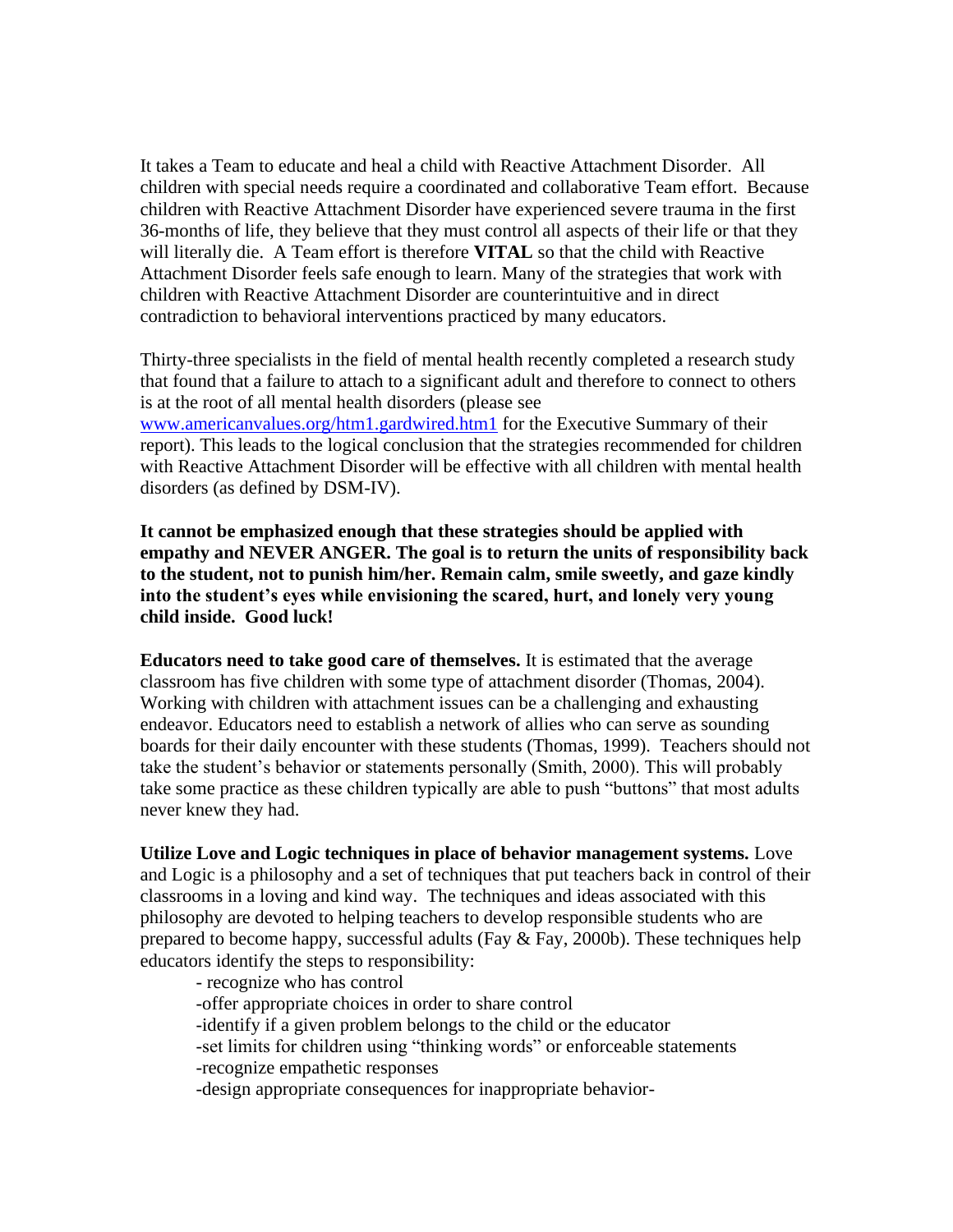-design a strategy for resolving a problem situation, or problem behavior using "Love and Logic" principles [\(www.loveandlogic.com](http://www.loveandlogic.com/) or 1-800-338-4065). Although these strategies are effective with all children, they are especially effective for children who have attachment problems.

**Avoid behavior management plans/level systems.** Behavior management and level systems are based on consistency and this consistency makes these plans easy targets for children with Reactive Attachment Disorder. Children with Reactive Attachment Disorder will not internalize the targeted behaviors, but may manipulate the system for their own purposes. These systems also let students know what is important to the educators and they may use the systems to draw teachers into useless discussions about how to sustain progress. In the end it may be the teacher's behavior that is "managed" rather than the student's behavior (Smith, 2000). Children with Reactive Attachment Disorder have difficulty with cause and effect and also need to be in control so that they feel safe. They often feel that if they are not in control, they will die. Finally, material things have little value for children who have lost so much, therefore the prizes that are used as behavioral incentive are meaningless for children with attachment disorders (Dr. Peg Kirby, the Attachment Institute of New England).

**Avoid the use of punishment.** Punishment produces resentment, retaliation, or retreat into sneakiness (Nelson, 2000). The child with Reactive Attachment Disorder has suffered so much that a week of missed recess is meaningless. State consequences in a positive way. Rather than using a loud voice to say, "You did not complete your reading work again! You have to miss computers to complete it", state, "How sad for you that you did not do your reading work. You are so lucky that you have an awesome teacher who will give you the chance to practice reading during computer time!"

**Provide a tightly structured and loving environment where rules never change but the consequences often do** (Hornyak, undated). Slowly decrease the structure when the child demonstrates the ability to be respectful and responsible. "Take care of the little things and the big things will take care of themselves" (Dr. Suzanne Allen, the Attachment Institute of New England).

#### **Use conditional positives or reverse positives.**

-Conditional positive: "I noticed/I see that you passed in your homework today." -Reverse positive: "I see that you did both homework assignments! Did you get aliens to help you?" (Thomas, 2004)

**Avoid**

-Unconditional negative: "You never study!"

-Unconditional positive: "You are so smart!!!"

-Conditional negative: "You did not study for the test!"

**Use conditional "yes" responses in place of "no" responses as often as possible.** "Of course you can go use the computer – just as soon as you finish your math paper!"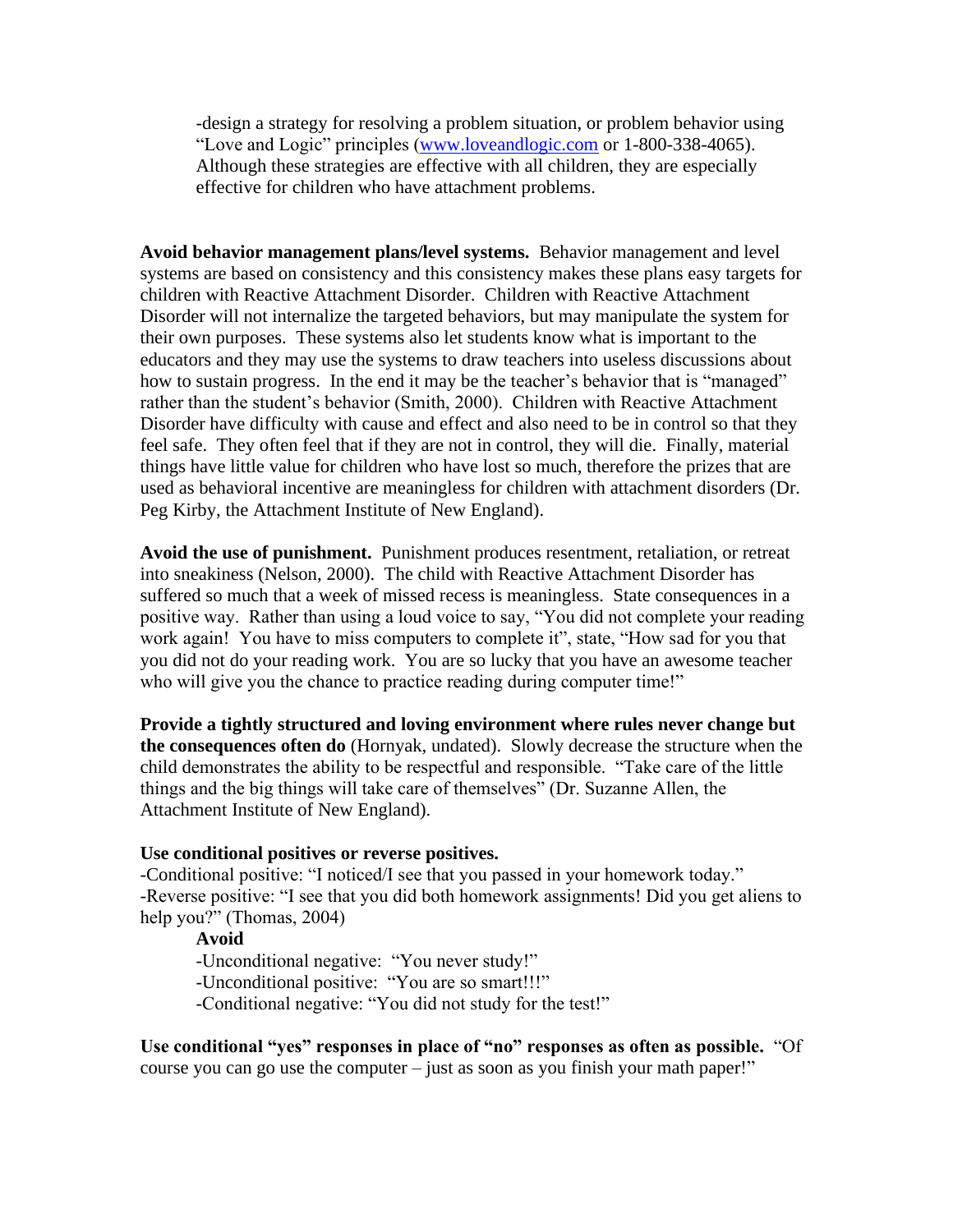**Acknowledge good decisions and good behavior using specific language rather than unconditional positives.** For example, "I see you made a good choice and finished your spelling paper."

**Allow children with Reactive Attachment Disorder to experience the natural consequences or logical consequences of their poor choices.** An example of a natural consequence is that if they refuse to wear a jacket out to recess in the cold weather, they will be cold. An example of a logical consequence is that if they do not study for a test, they may get an "F". Consequences for inappropriate behaviors must be given **WITHOUT** anger. Avoid lectures, sarcasm, and comments such as "I hope you learned your lesson". Provide them with genuine empathy for their poor choices. "Oh you must have been cold today at recess" or "How sad. You got an F on your test but don't worry. We will have another spelling test this Friday. Good luck!"

**Provide consequences the first time.** Do not give the child a second chance. Second chances and warnings are perceived as threats by children with Reactive Attachment Disorder and can result in a fight or flight response and/or an escalation of negative behavior. Avoid warnings and reminders also avoid behavior modification strategies that implement reward programs because they tend to be less effective with these children. (Thomas, 2004).

**Use actions, not words.** If a child continuously tips the chair, remove it rather than lecture the child on the dangers of falling off the chair.

**Use one-liners as often as possible.** One-liners or "thinking words" (Fay, Cline, & Fay, 2000a) are an important tool that place responsibility for inappropriate actions or words with the child rather than the educator. One-liners are also an effective tool to rely on when the child is trying to provoke anger in the teacher and the teacher is at a loss for words. They force the child to do the thinking rather the allowing the child to "rent" the educator's brain (Flanders & McMullen, undated). They are effective for side stepping power struggles. The most important rules to remember are: the fewer the words the better and never use anger or sarcasm. Some examples of one-liners include:

- 1. "That's too bad."
- 2. "Bummer."
- 3. "That's interesting."
- 4. "If anyone can handle it, I'm sure you can."
- 5. "What are you going to do about it?"
- 6. "The nice thing about you taking so long to do this assignment, is that I am going to know where you are all day."
- 7. "Feel free to join us at \_\_\_\_ (recess, computer time, fun Friday) as soon as you are done."
- 8. "I see that you worked very hard in getting the correct answer in the second problem. As soon as the rest are done like that, you'll be finished with your work."
- 9. "How are you going to handle it next time?"
- 10. "And how did that work for you?"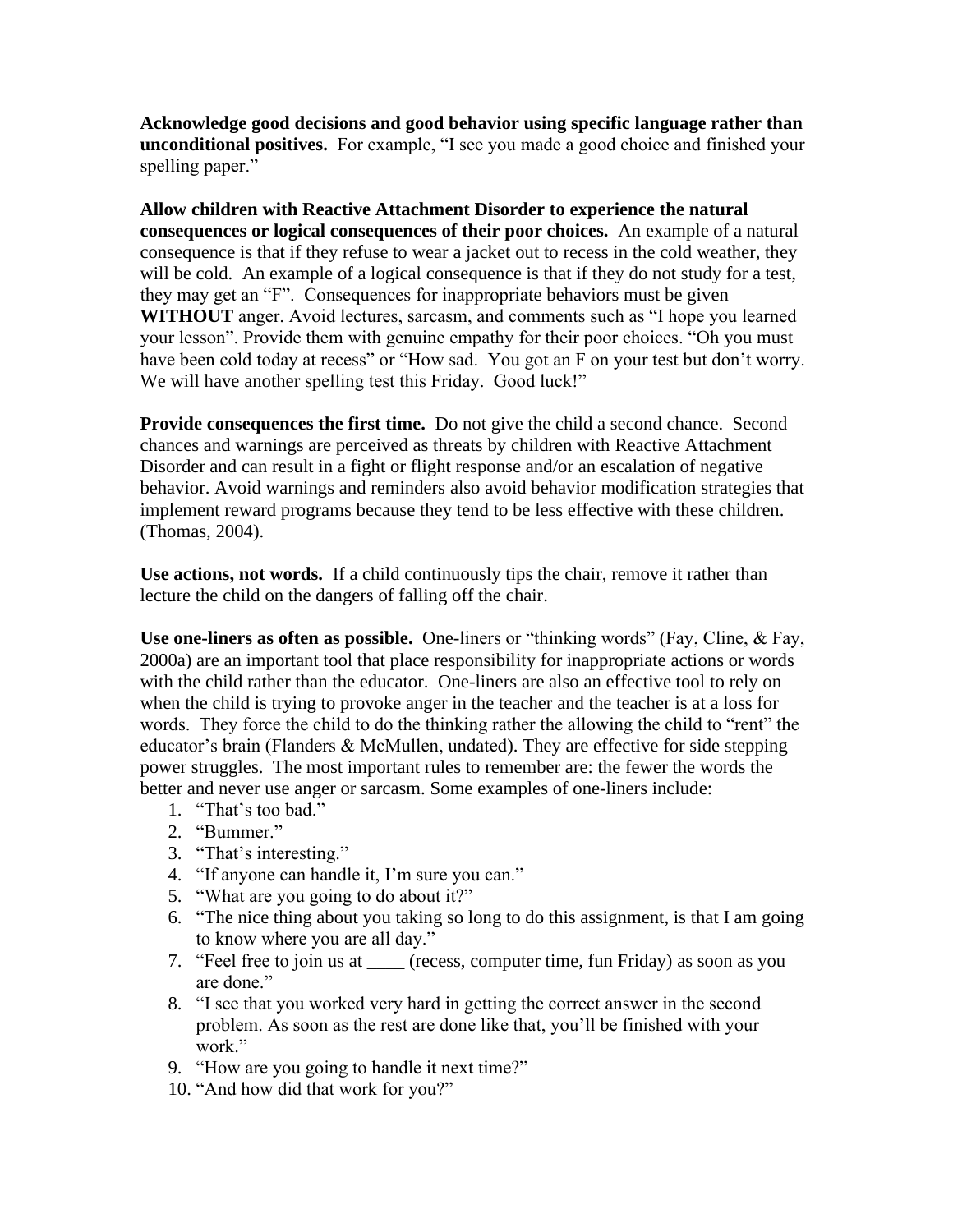- 11. "Thanks for the honest answer."
- 12. "How sad."
- 13. "What do you think I think?"
- 14. "Hmmmmmm." (Flanders & McMullen, undated)
- 15. "I am going to have to do something about this. We'll talk tomorrow."
- 16. "I scheduled arguments at 12:00 and 2:45 daily?"
- 17. "I respect you too much to argue with you."
- 18. When a student whines, "But why?" respond with, "If you don't figure it out by next week, I'll explain it."
- 19. "The person who makes the problem gets to solve the problem."
- 20. "Is this the right place for that behavior?"
- 21. "The good news is that I like students the same, regardless of the grades they decide to earn."
- 22. "I listen to one person at a time . . . thanks."
- 23. "Should I put up with that behavior just because I like you? Thanks for stopping."
- 24. When a student says, "I'm stupid," whisper, "Aren't you glad that I don't believe that," then walk away.
- 25. "I'll be glad to listen when your voice is as soft as mine."
- 26. When told that a teacher never does something that a former or another teacher does, smile and respond with, "True."
- 27. When a student attempts to argue, deescalate the situation with "I know." Student: "I hate to write!" Teacher: "I know." Student: "Writing is stupid!" Teacher: "I know." Student: "Writing #\$%!" Teacher: "I know." (Fay & Fay, 2001; Fay, Cline, & Fay, 2000a)

### **Recognize the child's subtle attempts to control by:**

Interrupting

Asking the teacher to repeat something that was said. ("Huh"?)

Asking to use the bathroom an excessive number of times. Asking to get an excessive number of drinks.

Getting out of his/her seat.

Tipping the chair.

Walking ahead of the teacher/other students in the hallway.

Mumbling or using unclear speech when the child's speech is clear in other situations (e.g., swearing).

Ignoring the teacher's questions or directives.

Hitting others/the teacher.

Not turning in work. (Great! One less paper to correct!)

Refusing to put forth effort (pretending his/her academic level is lower than it really is). Stealing from the teacher/other students

Telling lies.

**Avoid arguing with the child.** "I respect you too much to argue with you." When the child attempts to argue a point, continue to state your request in a calm manner. Teacher: "I want you to go to art class now." Student: "I don't want to go to art! Why do I have to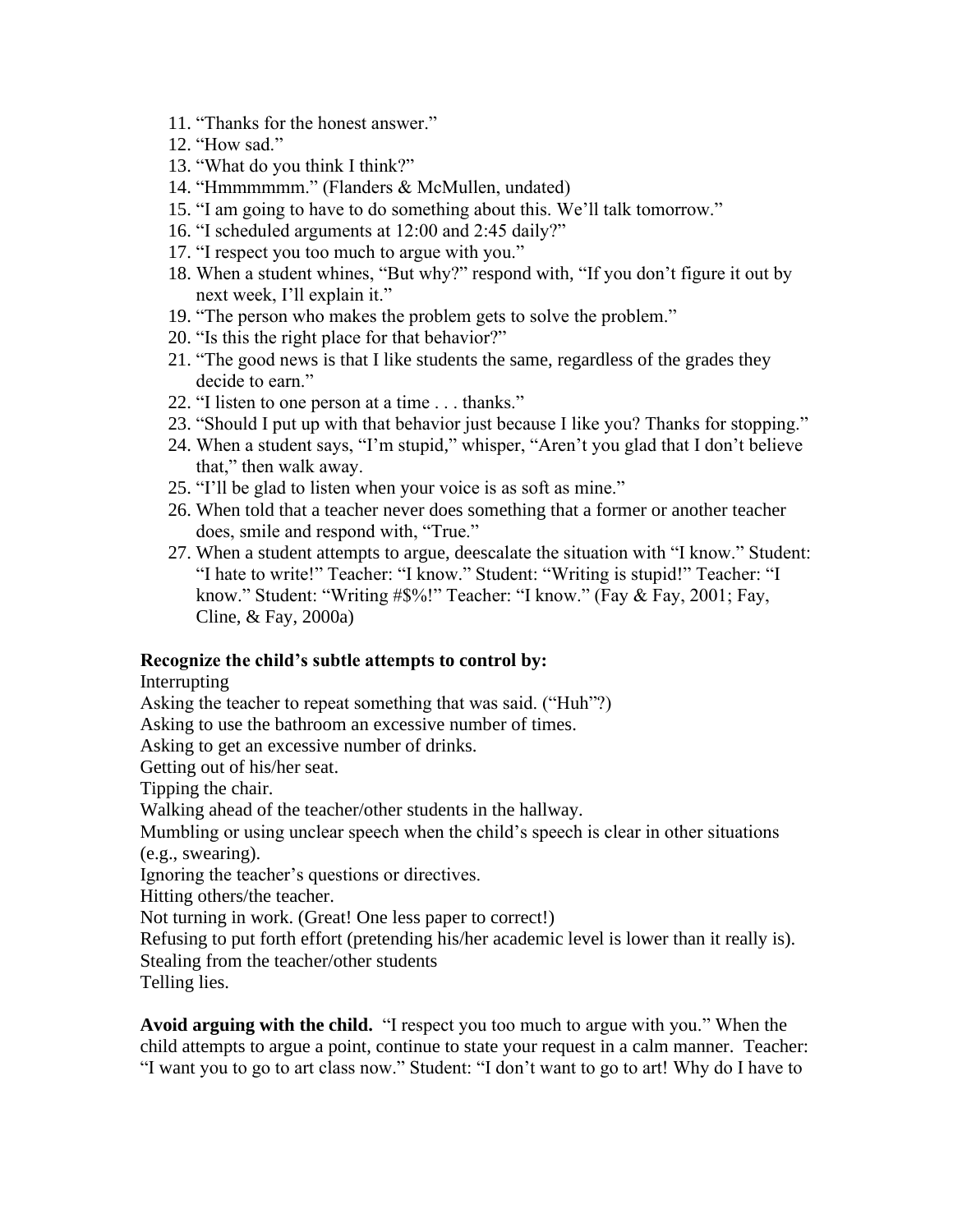go?" Teacher: "I want you to go to art class now." Student: "I hate art class! I hate you!" Teacher: "I want you to go to art class now."

**Place slightly higher academic expectations of the child than the child demonstrates in class or therapy.** Children with Reactive Attachment Disorder often maintain control by demonstrating learned helplessness.

**Remain calm.** A child who manages to upset or anger the teacher is in control of the situation. Model and verbalize desired behaviors.

**Pizzazz positive behaviors.** Rather than lecturing or punishing a student for misbehavior, emphasize the positive (Thomas, 1999). When a student who rarely completes homework assignments, passes one in, dramatically, but playfully clutch your heart while exclaiming, "Oh no! Don't do this to me! Stop doing your homework! My heart can't take this!"

**Prescribe the symptoms.** Avoid power struggles by commanding the student to do what he/she normally does. "You always have a temper tantrum when I ask you to write a story. Get ready to have a BIG one, because I am going to ask you to write in five minutes!" Commanding the student to engage in a problematic behavior takes the joy out of challenging authority and oppositional students will avoid complying with the educator's directive (Keck, 2003).

**Expect restitution for damage.** If the child steals, restitution is two times the value of the property that was stolen. The child can earn this by completing chores in the classroom during non-work times (Thomas, 1999). If the child damages a school item (e.g., writes on his/her desk), the child should repair the damage (e.g., wash the desk). The restitution is not meant as a punishment the sole purpose of the restitution is to make things right with the teacher, the peers, etc.

**Maintain communication with the family.** Family members are an excellent source of information about the child's strength and areas of need. Utilize this resource. In addition, the child with Reactive Attachment Disorder will often attempt to maintain control by creating chaos through triangulating all individuals who have contact with the child (e.g., "My mom said that I did not have to do my homework" or my "Mom would not let me study for the test. I had to wash the floors and clean the bathrooms"). Check with the child's parents, other educators, coaches, etc. before believing what the child says.

**Establish eye contact with the child and ensure that the child always looks up at the adult.** The child with Reactive Attachment Disorder dislikes eye contact and will try to avoid it except when he/she is lying or trying to manipulate others. Avoid bending down to establish eye gaze with the student (Thomas, 1999).

**Maintain a respectful relationship with the child.** Remember that you are not the primary caregiver for this child and remind the child that the parents are where he/she can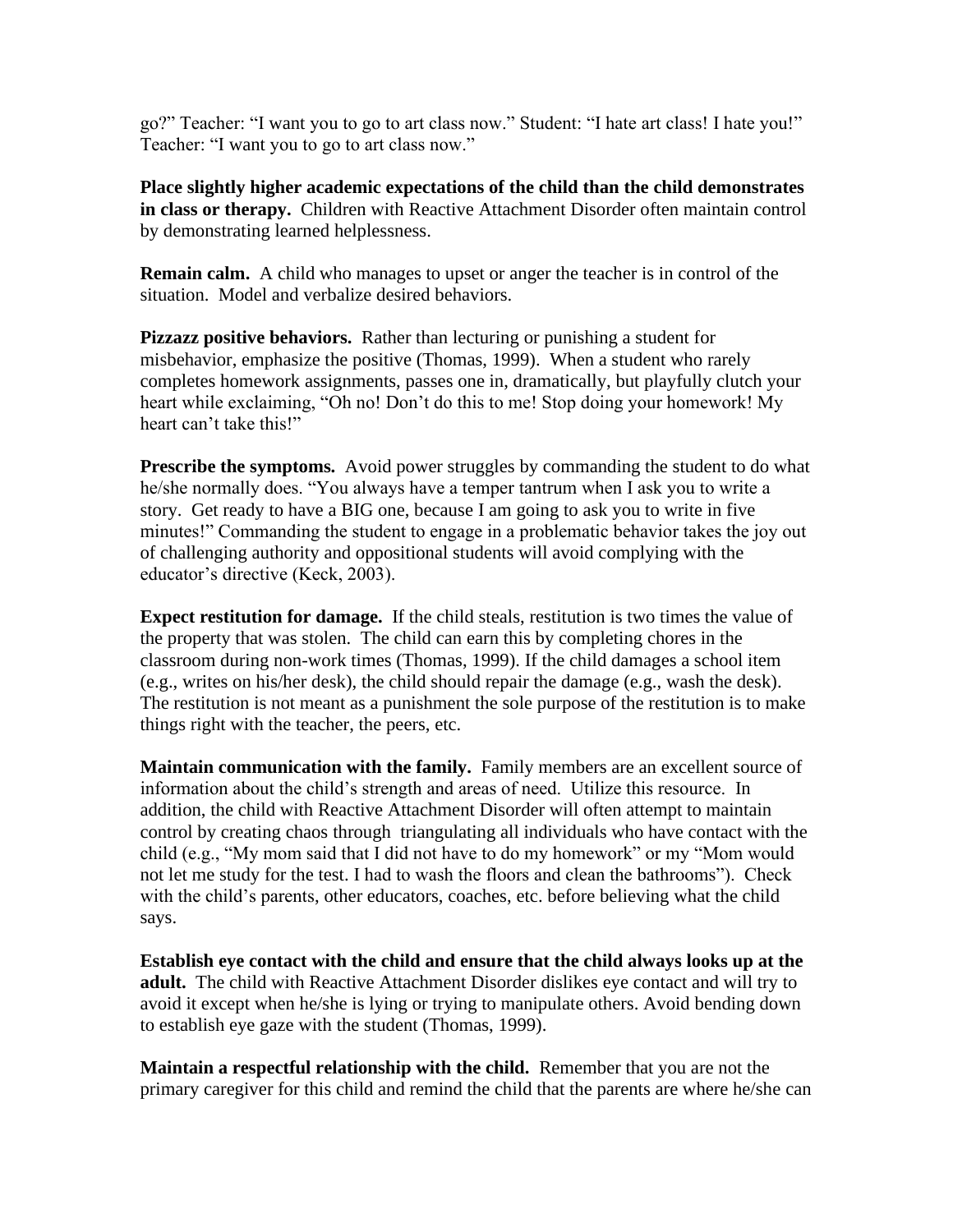get hugs, cuddles, food, and treats. Many children with Reactive Attachment Disorder use this devise to manipulate and triangulate adults e.g., Poor me. My Mom does not buy special treats for me (Thomas, 1999).

**Homework is the responsibility of the student, not the parent.** In order to learn, the child with Reactive Attachment Disorder must learn to care more about his/her education than his/her parents or teachers do. It is the parent's responsibility to provide the place and materials needed to complete homework assignments, but it is the child's responsibility to complete the work (Thomas, 1999).

**Finally, and most importantly, educations must learn that it is the child who must change his/her behavior.** When giving a consequence, educators **must** stop themselves from telling the child why the consequence is given. When a child doesn't have cause and effect thinking, he/she will never connect their inappropriate action with the consequence no matter how many times the connection is explained. It is very important for educators to stop themselves from trying to teach the child a lesson and to not answer the child's questions about why the consequence is being given. The child really doesn't want to know why and just wants to argue about why the educator or the consequence is so unfair. In lieu of a reasonable and logical answer to such questions, educators can choose to respond to the question with an equally ridiculous answer such as "Venus is rising", "The sun is shining in Puerto Rico", or "The flowers are blooming". After the consequence has been given, it is important for educators to let go of caring about whether or not the consequence changes the child's behavior, or has any impact upon the child, or his/her actions (Randolph, 2002). "The consequences must be there, but don't expect a change in the behavior" (A.B.- a parent from the Attachment Institute of New England).

Dr. Suzanne Allen, a clinician from the Attachment Institute of New England and facilitator of the Parent Support Group states that attachment disorders take the "best and the brightest". These children do not lay awake at night planning ways to drive us crazy in school all day. The brain is wired for survival (Jensen, 1998) and these profoundly hurt students function in survival mode for the majority of the school day. When they feel recognition for their losses and safe in the school environment, they will begin to be ready to learn. Remember that as babies and very young children, they have survived what would have crushed many adults. They benefit from empathy, but not sympathy (e.g., "Oh you poor thing, let me do that for you!"). They are seeking "loving leaders," empathetic adults, who provide tight structure and firm limit setting while modeling "supercharged" expectations for their learning (Thomas, 2004).

Remember that these educational strategies should **ALWAYS** be applied with empathy and **NEVER** anger. The objective is to return the units of responsibility back to the student, not to punish the student. **GOOD LUCK!!**